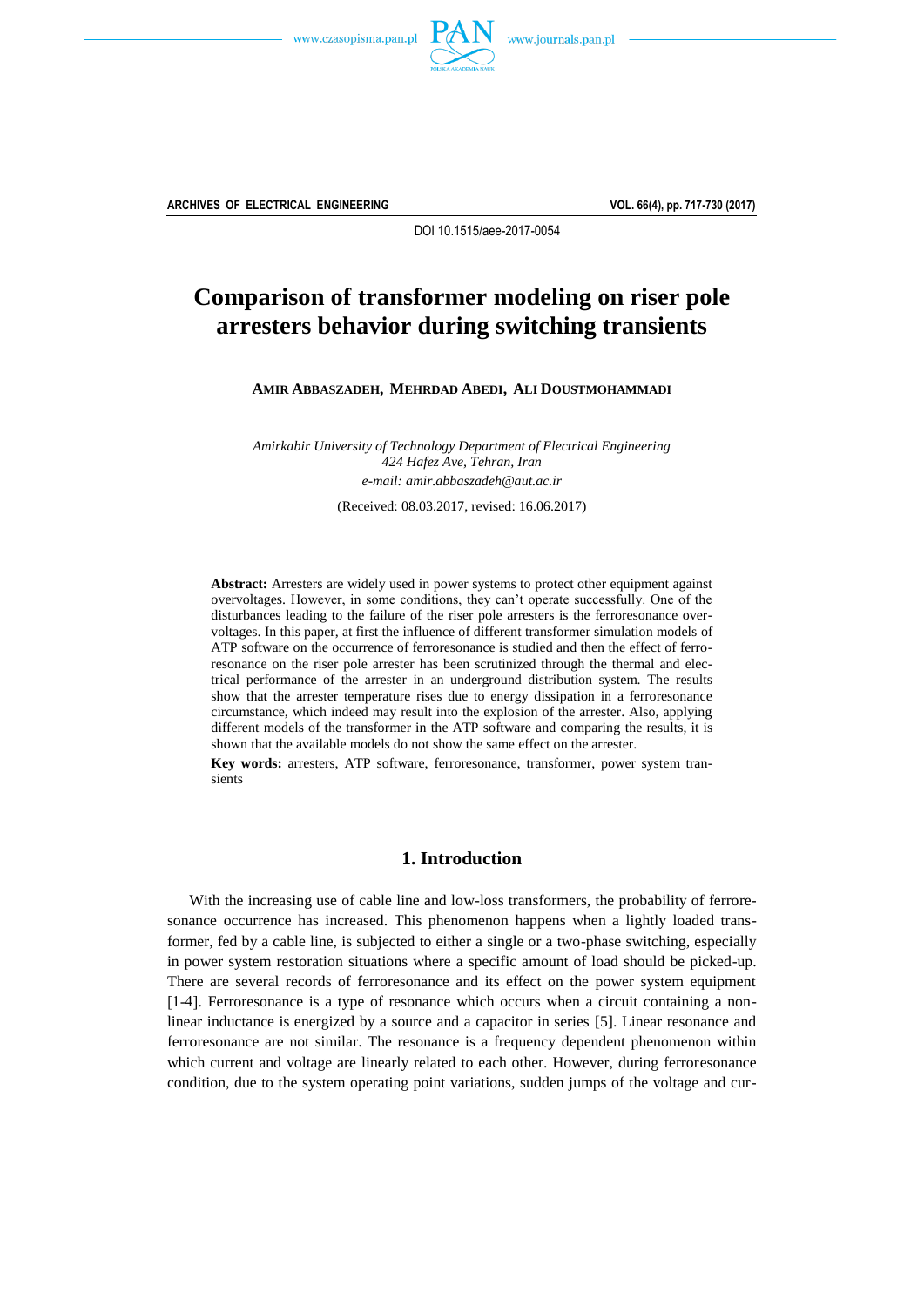



rent will occur. The relationship between the voltage and current in this phenomenon is dependent not only on the frequency but also on other parameters such as the magnitude of voltage, the remaining magnetic flux and the initial condition of the transformer core [6].

In [7], distribution circuit ferroresonance has been recognized to be one of the main causes of arrester failure. However, in [8] it has been concluded that ferroresonance overvoltages may not be so severe and arresters may operate successfully. In [9] an analysis is done to explore the cause of the explosion of the arresters. In [10] the T and  $\pi$  models of a transformer are compared with each other along with the experimental results. Viena and his colleagues have studied different models of two transformers in the ATP software and their effect on the occurrence of ferroresonance, but they did not analyze the electrical and the thermal behavior of arresters during the ferroresonance condition [11]. It is worth to be noted that, during the primary stages of power restoration, lightly loaded distribution transformers should be energized to pick-up some load for the stability of the black-start unit. In this case, unexpected overvoltages may occur due to nonlinear characteristics of power system equipment which may damage them [12]. The goal of the present paper is to study the effect of the transformer model on the riser pole arresters from the electrical and the thermal behavior point of view in ferroresonance condition. Doing so the operators of distribution control centers can predict whether the switching of a lightly load transformer will result into ferroresonance condition or not, while in the former case they can change the configuration of the distribution system Therefore the safety of the equipment of power systems can be maintained.

## **2. Transformer modeling in ATP software**

The behavior of the transformer depends on the frequency in the study. In the high-frequency condition, the performance of the transformer is specified by the capacitance of the windings. However, in the low or medium frequency conditions, the magnetic couplings between windings and saturation of the core [13] determine the behavior of the transformer. Basically the frequency of ferroresonance is in the medium and low range therefore the saturation of the core is of importance in this particular case.

In order to study the effect of the transformer model on the ferroresonance phenomenon, three different models, proposed in the ATP software, are explained briefly in the following sections.

## **2.1. BCTRAN model**

This model is used to represent the shell or core-type transformer, with any number of windings; it is also suitable for both three and single-phase transformers. Parameters needed for this model are estimated by applying short circuit and open circuit tests. Two different matrices are used in this model: Matrix [*A*] which is the inverse of the inductance [*L*] matrix, [*r*] which is related to the resistance of the windings. *W* is the nominal angular frequency. It is impossible to directly implement the nonlinear behavior of the transformer, i.e. saturation and hysteresis, to this model. Also, in order to simulate the nonlinearity, an external magnetizing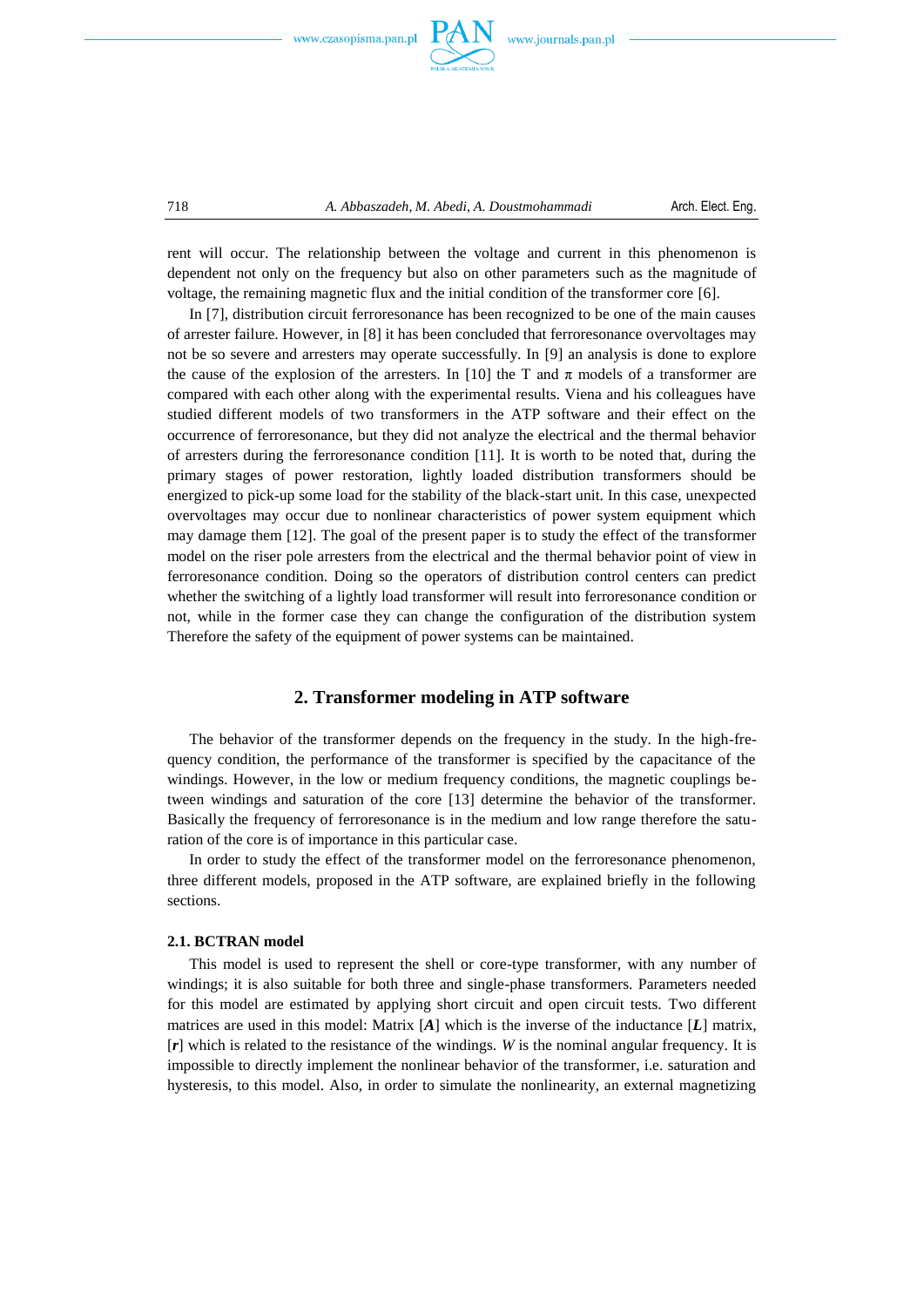

Vol. 66 (2017) *Transformer modeling effect on arresters during switching transients* 719

branch can be connected to the transformer terminals. This will provide the ability to consider the initial flux of the core. Taking topology into account, connecting an external branch to the transformer terminal may lead to inaccuracy.

#### **2.2. SATURABLE model**

This model is to represent the single-phase and three-phase circuit of the transformer. Nonlinearities such as saturation and hysteresis are modeled by considering a nonlinear inductance, connected to wye-point of the transformer. The following parameters need to be estimated for this model: the resistance and the inductance of each branch, the transformation ratio and information about the magnetizing branch. The numerical instability may occur while applying this model for representing three winding transformer, which is primarily due to topological concerns.

## **2.3. XFMR model**

This model has been recently introduced, and it is also considered as a hybrid transformer model [14]. Similar to the BCTRAN model, this model utilizes the matrix representation. For demonstrating the magnetic model of the core in yokes and legs of the transformer, the fundamentals of duality are used. Although this model is one of the strongest models, the complexity and the amount of its data have resulted in its limited application in the scientific community. The information needed for this model can be estimated from three different sources: a) design information; b) manufacturing data test; c) typical data based on nominal voltage and power.

The main problem of this model is tuning the parameters of the Ferrolich equation which simulates the *B*-*H* behavior of the core materials. In order to determine the Ferrolich equation, μ<sub>m</sub>, i.e. the maximum relative permeability of the core, and the β<sub>sat</sub>, i.e. the density of flux for the maximum saturation, are needed which can be obtained in the following manner:

$$
\mu = \frac{\mathrm{d}B}{\mathrm{d}H},\tag{1}
$$

$$
B = \frac{H}{c + bH} \,. \tag{2}
$$

The values of constants *b* and *c* can be obtained from the core material. Considering (1) and (2), the permeability can be stated:

$$
\mu = \frac{(1 - bB)^2}{c} \,. \tag{3}
$$

As the flux density reaches to its maximum, the relative permeability becomes one. Utilizing this fact, the relation between *b* and *c* can be found. Setting β equal to zero reduces (3) to:

$$
c = \frac{1}{\mu_0 \mu_m} \,. \tag{4}
$$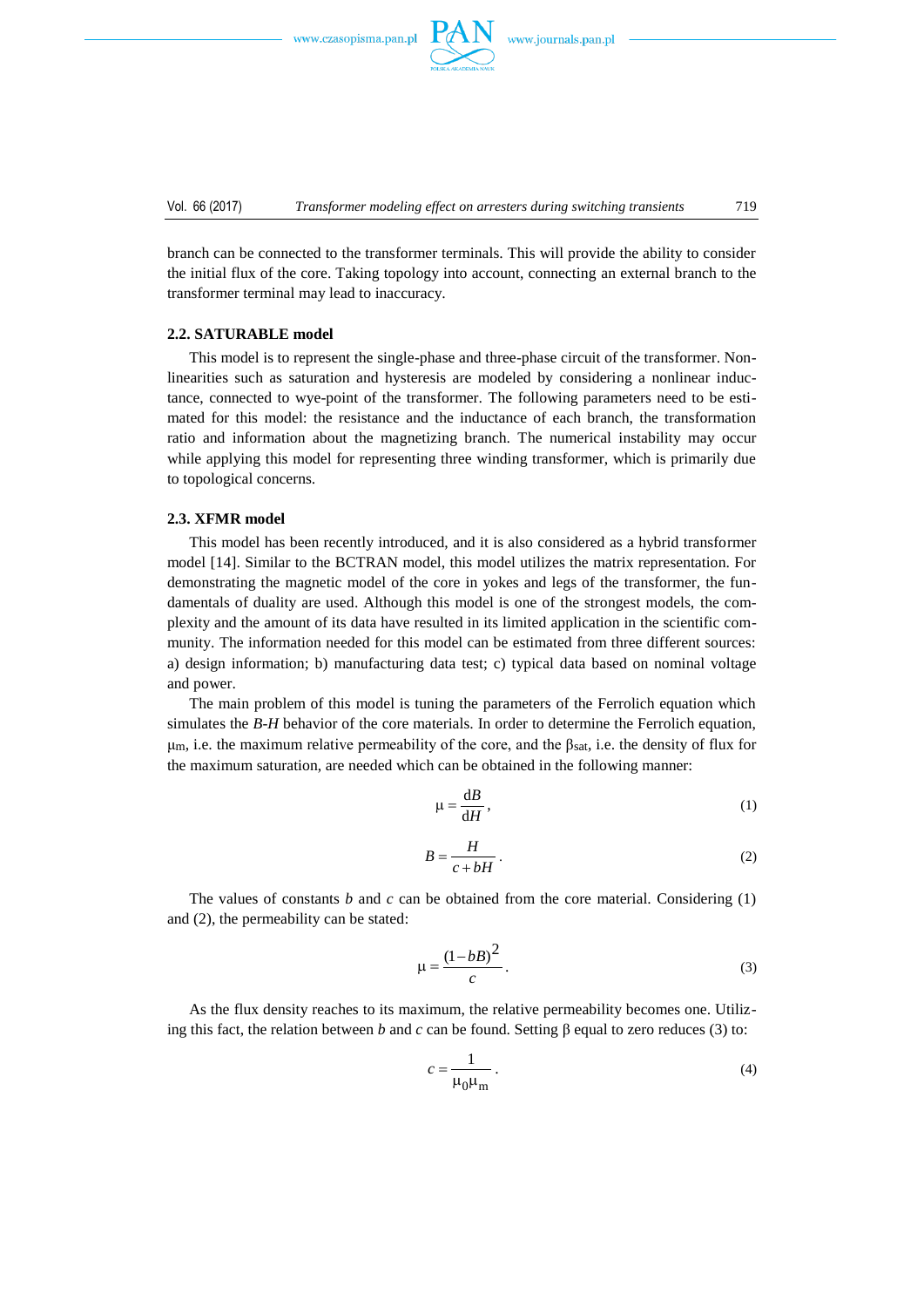



When the value of constant *c* is known and  $\beta$  is equal to  $\beta_{\text{sat}}$ , the value of constant *b* is:

$$
b = \frac{1 - (\frac{1}{\sqrt{\mu_m}})}{\beta_{\text{sat}}}.
$$
 (5)

By determining the constants *b* and *c*, the Ferrolich equation illustrates the *B*-*H* curve in the ranges between  $\beta = 0$  and  $\beta = \beta_{sat}$  [11].

### **3. Riser pole arresters**

Riser pole arrester is an arrester for pole mounting; it is normally used to protect underground distribution cables and equipment. The definition of this type of arrester does not exist in IEC. It is worthy to be noted that in the IEEE definition, it is a type of arrester and not a class of arresters; furthermore, there are no special tests prescribed in the IEEE standard.



It is due to the fact that the capacitance of the system is quite high in the underground circuits compared with the overhead circuits that special arresters at the riser pole are utilized. As a result of the well-known phenomenon of traveling wave reflections, it is very likely that the amplitude of voltage doubles at some point in the underground portion of the line. The *V*-*I* characteristics of the arrester used in the simulations is plotted in Fig. 1. Also the arrester data for calculation the energy dissipation amount and temperature rise value are provided in Tab 1.

| Table 1. Allester 8 uala  |            |  |  |  |  |
|---------------------------|------------|--|--|--|--|
| <b>Manufacture</b>        | GЕ         |  |  |  |  |
| $U_r$                     | $10$ (kV)  |  |  |  |  |
| H.                        | 8.4 (kV)   |  |  |  |  |
| Н                         | $175$ (mm) |  |  |  |  |
| MOV disk diameter 30 (mm) |            |  |  |  |  |

Table 1. Arrester's data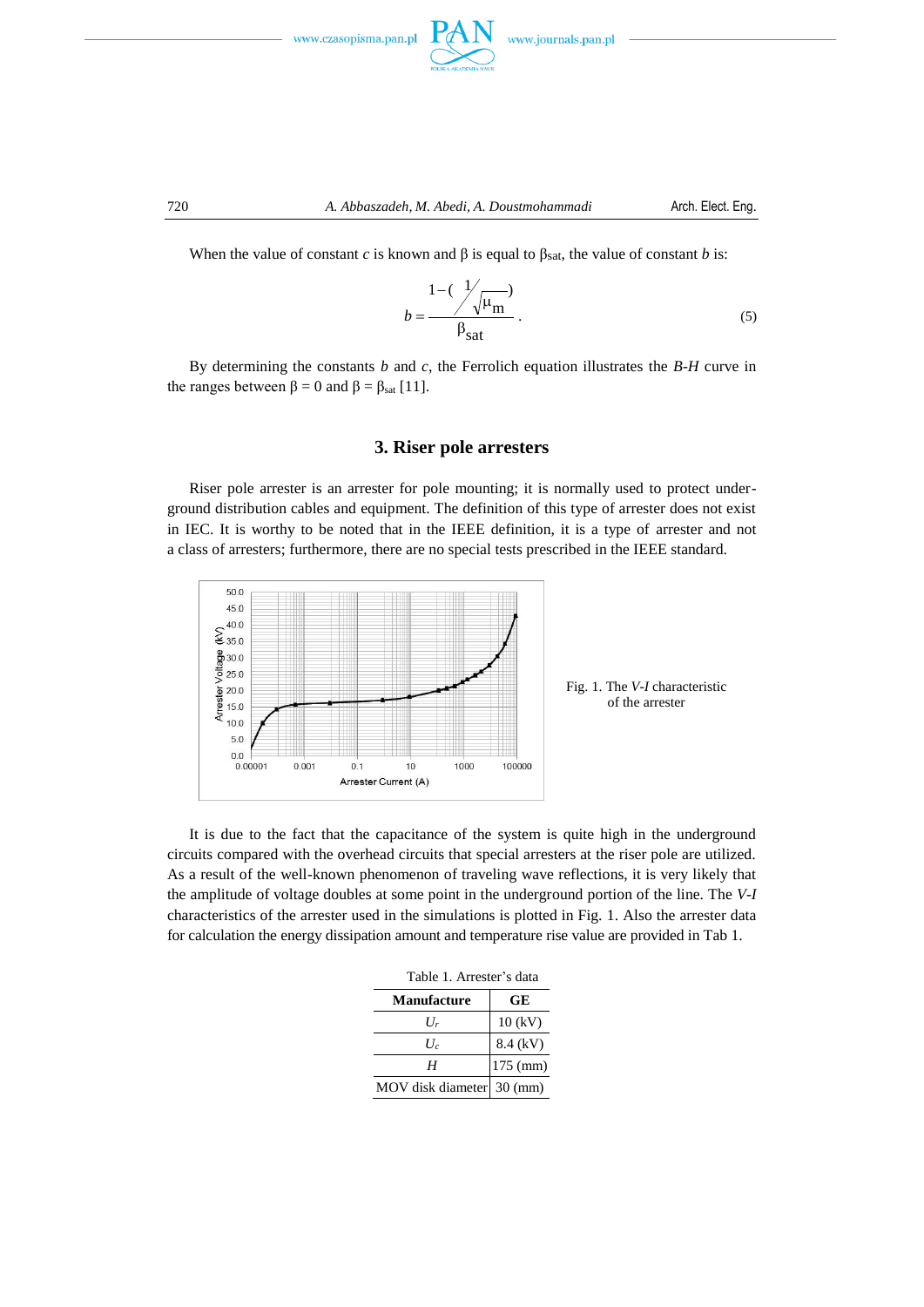

Where  $U_r$  is the rated voltage and  $U_c$  is the maximum continuous operating voltage and *H* is the overall height of the arrester. Based on the data and the formulation given below the thermal behavior of the arrester is monitored.

$$
\Delta T = \frac{E}{M \times SH},\tag{6}
$$

where *T* is the temperature in  $\mathcal{C}$ , *E* is the energy absorbed during the surge in J. The amount of energy depends on the current, voltage of the surge and the duration of it. *M* is the mass of the MOV disk in g. *SH* is the heat which needed to raise the temperature of the unit mass of a specific substance by  $1^{\circ}C$  in J/g/ $^{\circ}C$ . The value of specific heat for the MOV arrester is assumed 0.55 [15]. If the mass of the MOV disk is not available, the equation of volume can be used as:

$$
M = V \times D \tag{7}
$$

where *V* is the volume of the material in cm3. *D* is the density of the material in  $g/cm3$  and it is considered to be 5.35.

## **4. Simulation results**

In this section, first, the configuration of the tested system is introduced. Then the ferroresonance is simulated and the effect of different models of the transformer is studied. Furthermore, a riser pole arrester is installed on the considered system to survey the effect of ferroresonance on this type of arrester. Test system is a real part of a distribution system widely used for industrial and household consumption. The graphical representation of the system is depicted in Fig. 2. It should be noted that the test system and the two different transformers which are used for this study are the same as in [11].

Fig. 2. The single-line diagram (SLD) of test system

#### **4.1. Ferroresonance simulation in different cases**

In all cases, single switching is applied. It means that phase A will be opened and the other two phases remain closed. In this paper, two types of transformers, i.e. 75 kVA and 500 kVA, with several different cable lengths (L), i.e. 100, 150, 200, 250 and 300 m, are considered. It is to be noted that, the cases with the cable lengths of 100 and 300 m are selected to study the ferroresonance effect on the arrester. Therefore the case studies related to cable lengths of 150, 200 and 250 m are brought altogether in section 4.1.6. Due to the lack of geometric data for the 500 kVA transformer, the XFMR model of this transformer is not included in the case studies. It is necessary to emphasize that related results for the ferroresonance phenomenon have also been reported in [11]. Nevertheless, in the present paper, the ferroresonance effect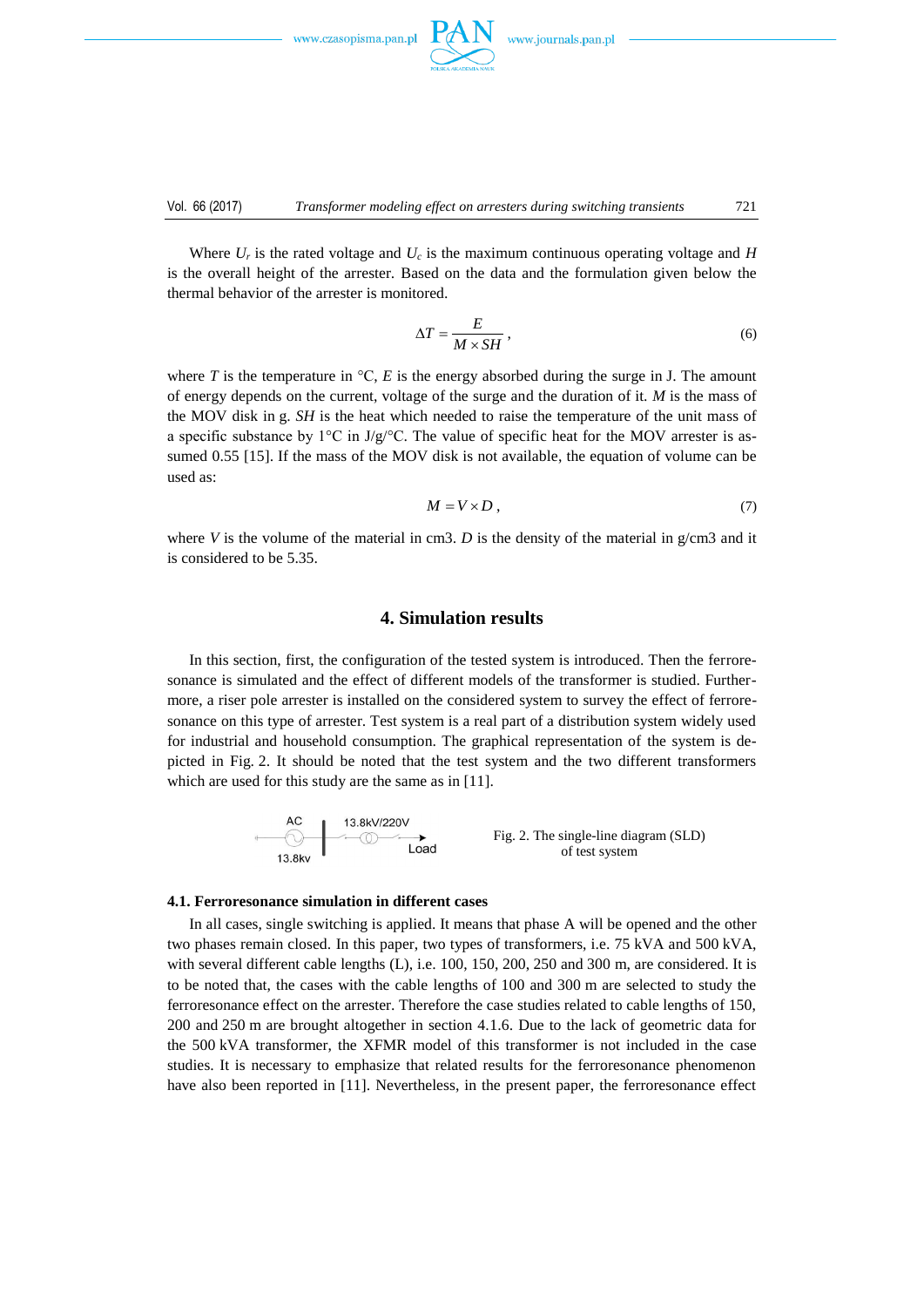

on the arrester is studied. It is worth to be noted that other configurations which result into ferroresonance occurrence can also be considered for the case studies in future works.

#### **4.1.1.** Case1: simulation of the 75 kVA transformer by the BCTRAN model

As plotted in Fig. 3, when the length of cable is 100 m, the ferroresonance does not occur. Nonetheless, it occurs for the cable with the length of 300 m. whereas switching of two phases leads to ferroresonance for the cable with the length of 100 m.



Fig. 3. Ferroresonance simulation for 100 m and 300 m cable lengths (a), switching of two phases for the cable with the length of 100 m (b)

## **4.1.2.** Case2: simulation of the 75 kVA transformer by the XFMR model

In this case, again phase A is opened and the other two phases remain closed. As it can be seen in Fig. 4, the ferroresonance occurs for both cable lengths.



Fig. 4. Ferroresonance simulation for the 100 and 300 m cable lengths





Fig. 5. Ferroresonance simulation for the 100 and 300 m cable lengths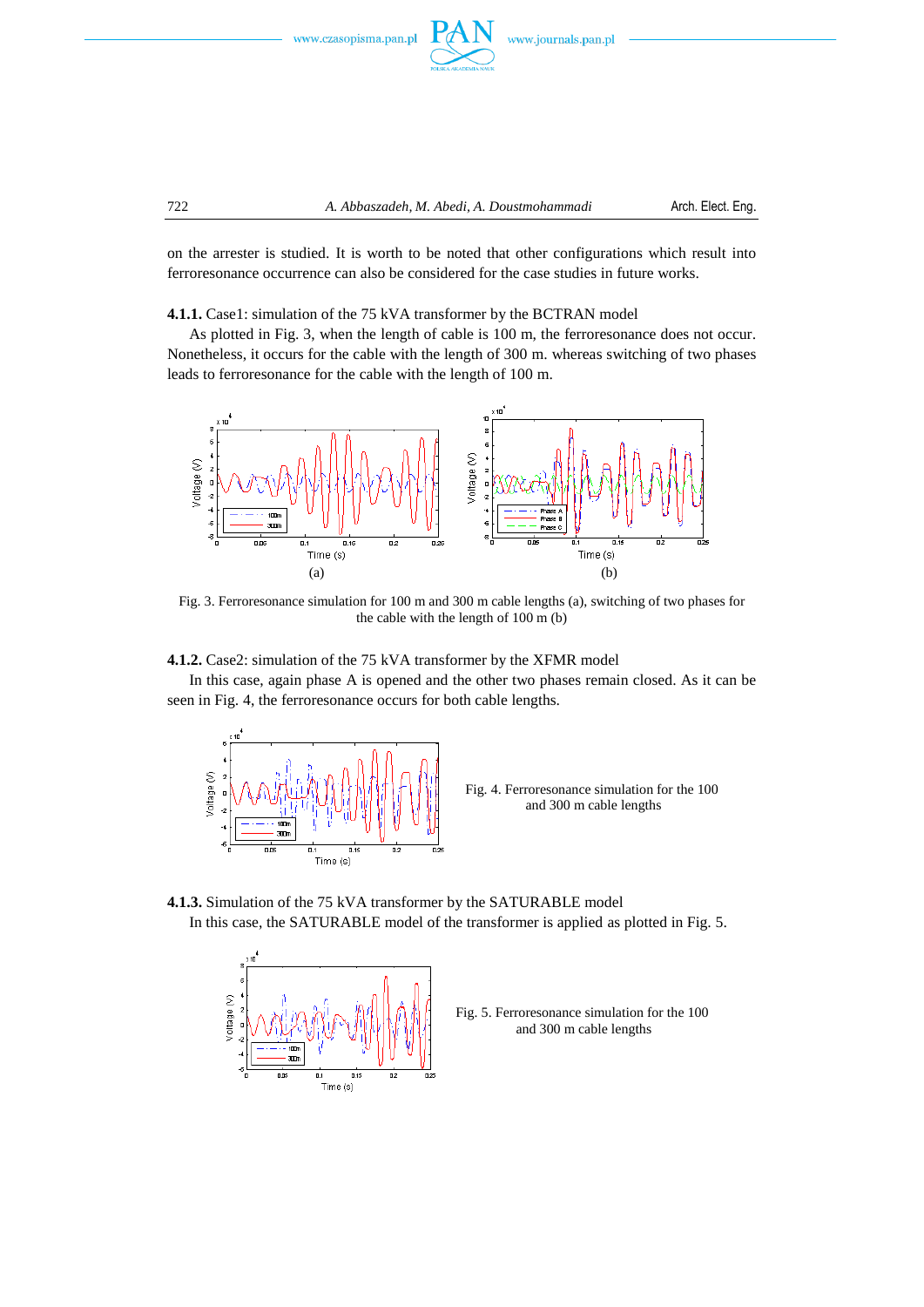



**4.1.4.** Simulation of the 500 kVA transformer by the BCTRAN model

Fig. 6, shows the voltage of phase A at the primary side of the 500 kVA transformer for two different cable lengths using the BCTRAN model.



Fig. 6. Ferroresonance simulation for the 100 and 300 m cable lengths

**4.1.5.** Simulation of the 500 kVA transformer by the SATURABLE model

The voltage of phase A at the primary side of the 500 kVA transformer is plotted in Fig. 7, for two different cable lengths.



Fig. 7. Ferroresonance simulation for the 100 and 300 m cable lengths

**4.1.6.** Analysing the effect of different cable lengths on ferroresonance

In this section three different cable lengths, i.e. 150, 200 and 250 m are simulated for each of transformer models and the results are brought in related pictures. It is worth to be noted that for better comparison, the maximum voltage of all the investigated cases are provided in Table 2.



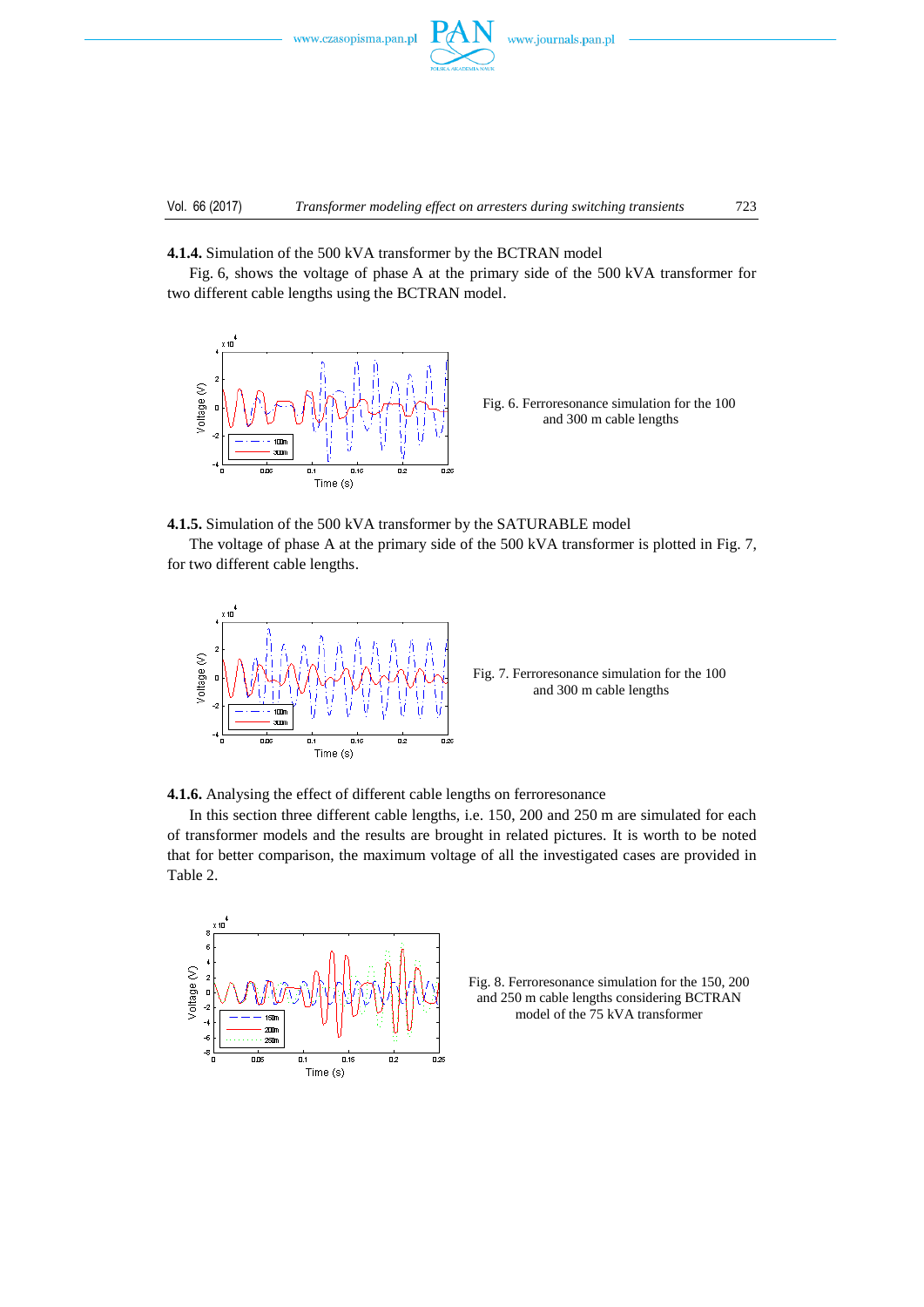



724 *A. Abbaszadeh, M. Abedi, A. Doustmohammadi* Arch. Elect. Eng.

Based on the above mentioned explanations for the BCTRAN model of the 75 kVA transformer three different cable lengths are investigated and as Fig. 8, shows the ferroresonance does not occur for the cable length of 150 m, although for the cable lengths of 200 and 250 this phenomenon happens. It is to be noted that the maximum ferroresonance voltage is in direct relation with the cable length.

Fig. 9, illustrates the voltage curves for the 75 kVA transformer considering XFMR model. As it can be deducted from this picture ferroresonance occurs for all the cable lengths.



Fig. 9. Ferroresonance simulation for the 150, 200 and 250 m cable lengths considering XFMR model of the 75 kVA transformer

The same simulations are done for the 75 kVA transformer considering the SATURABLE model of the transformer. As it can be concluded from Fig. 10, the ferroresonance occurs for the 150 and 200 m cable lengths.





Fig. 11. Ferroresonance simulation for the 150, 200 and 250 m cable lengths considering the BCTRAN model of the 500 kVA transformer

These simulations are repeated for the 500 kVA transformer considering the BCTRAN and SATURABLE model of the transformer. As it can be noticed form Fig. 11, in the case where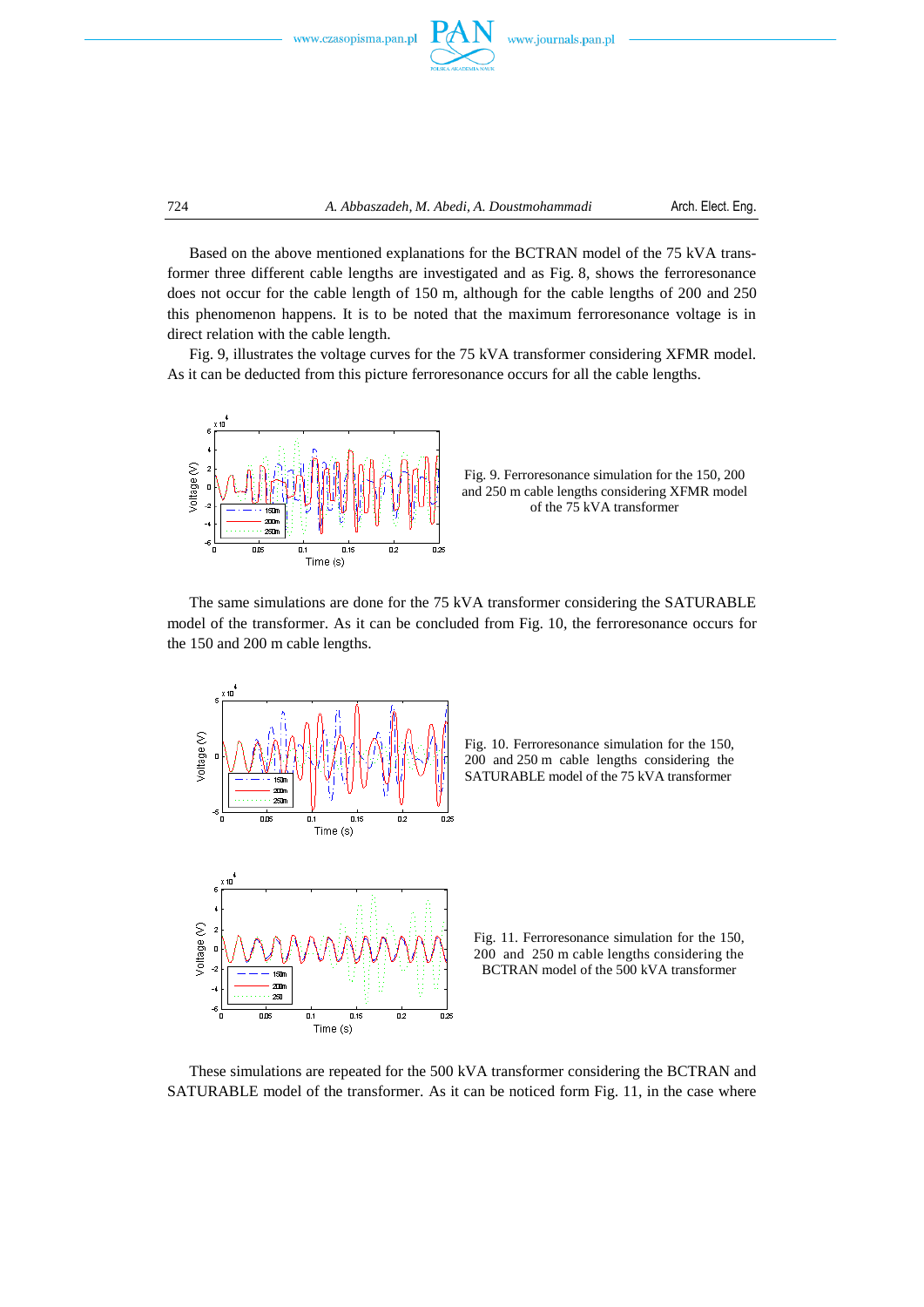



the BCTRAN transformer model is considered, the 250 m cable length causes the ferroresonance to happen.

In the next simulations the SATURABLE model of the 500 kVA transformer is considered where the cable length varies from 150 to 250 m by a span of 50 m. As it is illustrated in Fig. 12, the ferroresonance does not occur for the cable with the length of 250 m.



Fig. 12. Ferroresonance simulation for the 150, 200 and 250 m cable lengths considering the SATURABLE model of the 500 kVA transformer

In order to have a better comparison, the maximum of voltage for different cable lengths are demonstrated in Table 2.

| <b>Transformer</b><br>capacity | 75 kVA           |                 |                 | <b>500kVA</b>     |                 |                 |
|--------------------------------|------------------|-----------------|-----------------|-------------------|-----------------|-----------------|
| Cable length                   | 150 <sub>m</sub> | $200 \text{ m}$ | $250 \text{ m}$ | $150 \text{ m}$   | $200 \text{ m}$ | $250 \text{ m}$ |
| <b>BCTRAN</b>                  | 16.882 (kV)      | 58.678 (kV)     | $67.64$ (kV)    | $13.80$ (kV)      | $14.613$ (kV)   | $55.378$ (kV)   |
| SATURABLE                      | $46.348$ (kV)    | $46.869$ (kV)   | $13.89$ (kV)    | $42.294$ (kV)     | 47.756 (kV)     | $13.803$ (kV)   |
| <b>XFMR</b>                    | $40.855$ (kV)    | 39.776 (kV)     | 52.74 (kV)      | No available data |                 |                 |

Table 2. Detailed information of maximum of voltages for different transformer models

#### **4.2. The effect of Ferroresonance on the arrester**

In this section, an arrester is installed and the effect of ferroresonance is surveyed. In addition, the energy absorption and the temperature rise in the arrester are monitored. The single line diagram of the system is shown in Fig. 13, where an arrester is considered in the test system.



Fig. 13. The SLD of the test system equipped with arrester in the ATP software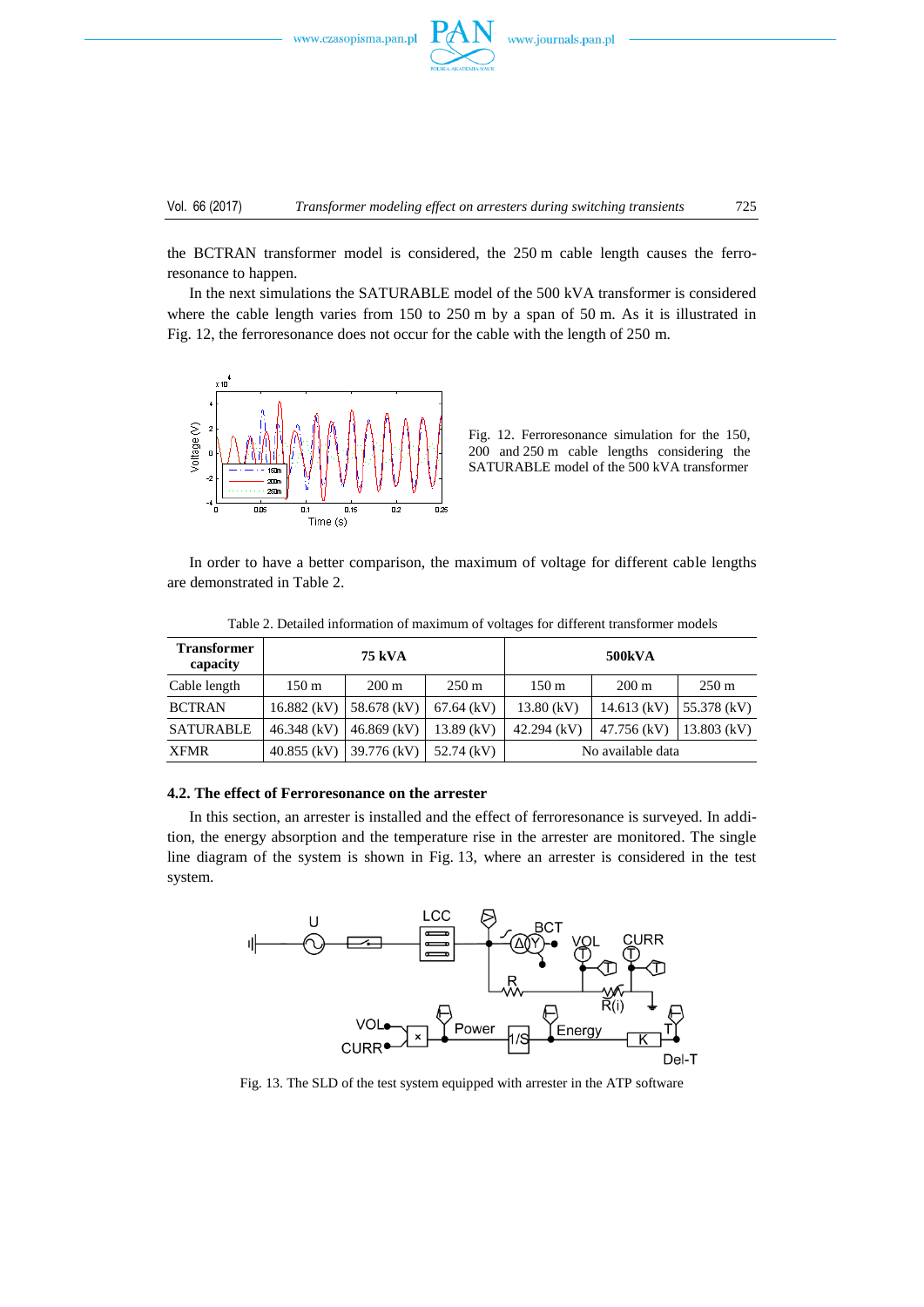



**4.2.1.** The 75 kVA transformer and the BCTRAN model with arrester

The voltage of phase A, alongside the voltage of the other two phases, at the primary side of the transformer in the presence of the arrester is plotted in Fig. 14. Also the temperature rise and energy absorption of the arrester are shown in this figure.



Fig. 14. Arrester operation in ferroresonance condition for the cable length of 300 m: (a) temperature rise; (b) energy absorption of the arrester

### **4.2.2.** The 75 kVA transformer and XFMR model with arrester

The same method of analysis is applied to the 75 kVA transformer using the XFMR model. In Figs. 15 and 16, the arrester operation; its temperature and the energy absorption for both cable lengths are plotted.



Fig. 15. Arrester operation during ferroresonance condition for the cable length of 300 m: (a) temperature rise; (b) energy absorption of the arrester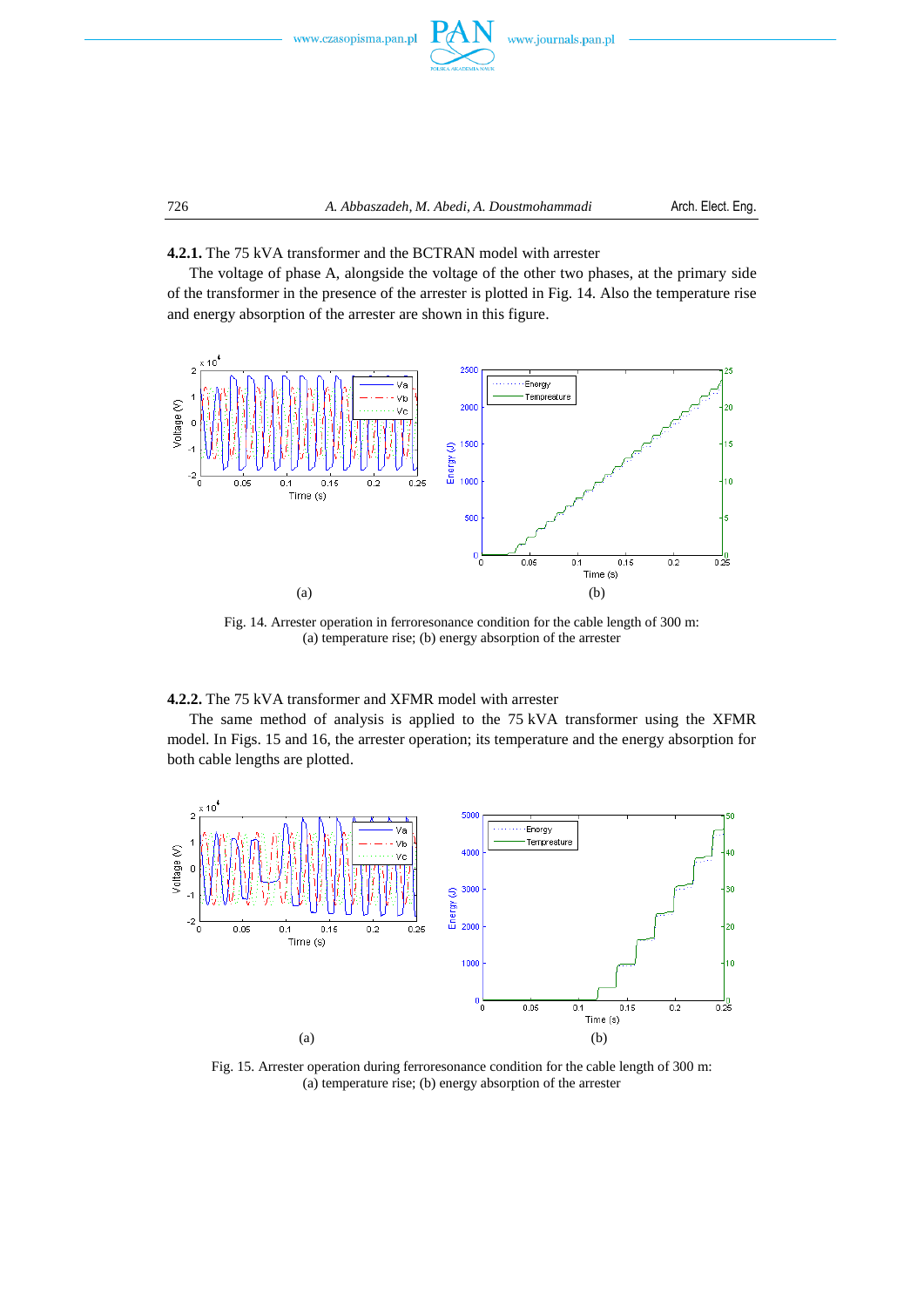

#### Vol. 66 (2017) *Transformer modeling effect on arresters during switching transients* 727



Fig. 16. Arrester operation during ferroresonance condition for the cable length of 100 m: (a) temperature rise; (b) energy absorption of the arrester



This case is studied applying the SATURABLE model of the transformer, and the results are plotted in Figs. 17 and 18.



Fig. 17. Arrester operation during ferroresonance condition for the cable length of 100 m: (a) temperature rise; (b) energy absorption of the arrester

**4.2.4.** The 500 kVA transformer and the BCTRAN model with the arrester

In this section, the same analysis is conducted for the 500 kVA transformer and the results are depicted in Fig. 19. In this case, the BCTRAN model of 500 kVA transformer is applied and the performance of the arrester is plotted. It should be noted that for the cable with the length of 300 m, ferroresonance did not occur.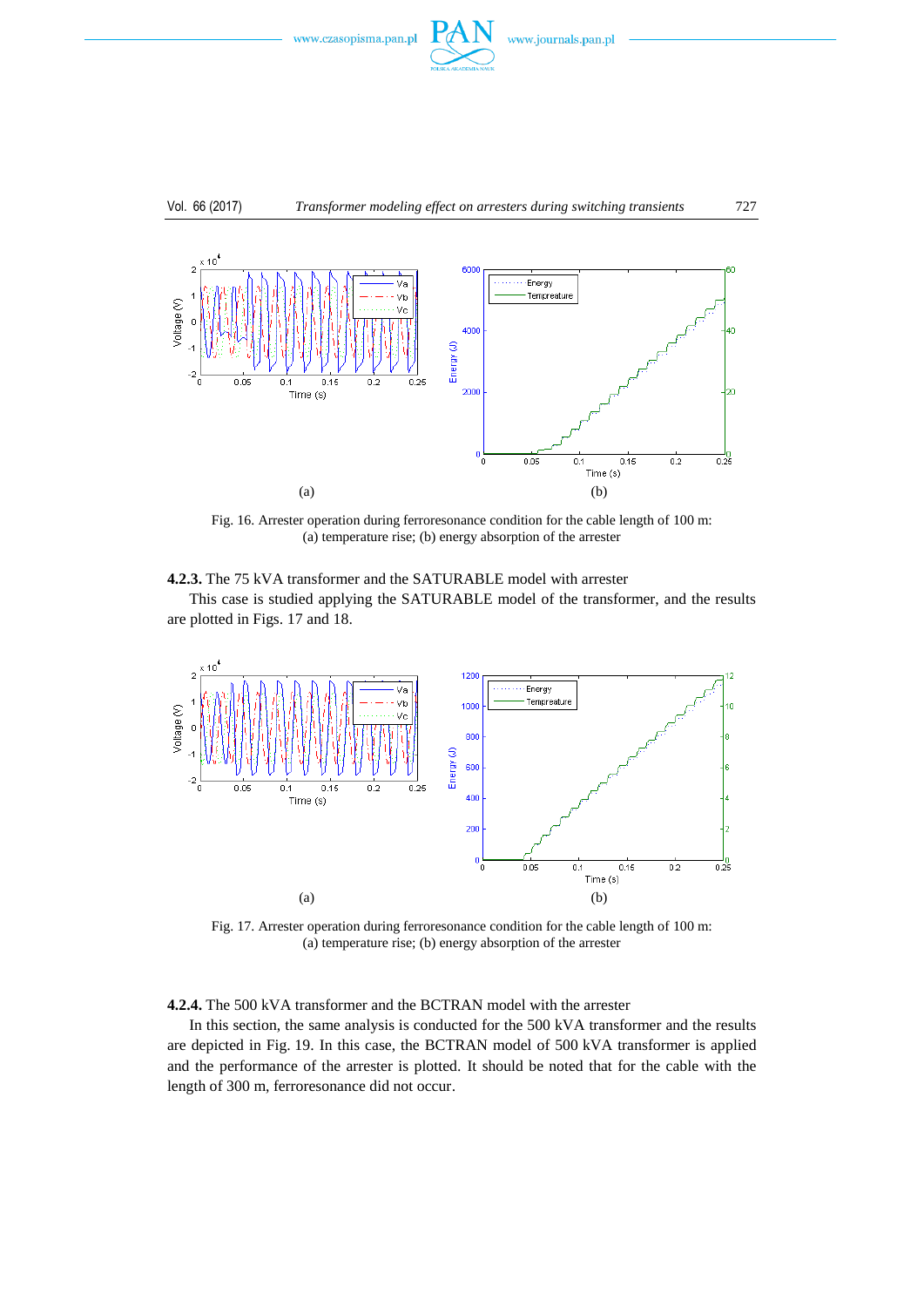



Fig. 18. Arrester operation during ferroresonance condition for the cable length of 300 m: (a) temperature rise; (b) energy absorption of the arrester



Fig. 19. Arrester operation during ferroresonance condition for the cable length of 100 m: (a) temperature rise; (b) energy absorption of the arrester



Fig. 20. Arrester operation for the cable length of 100 m: (a) temperature rise;(b) energy absorption of the arrester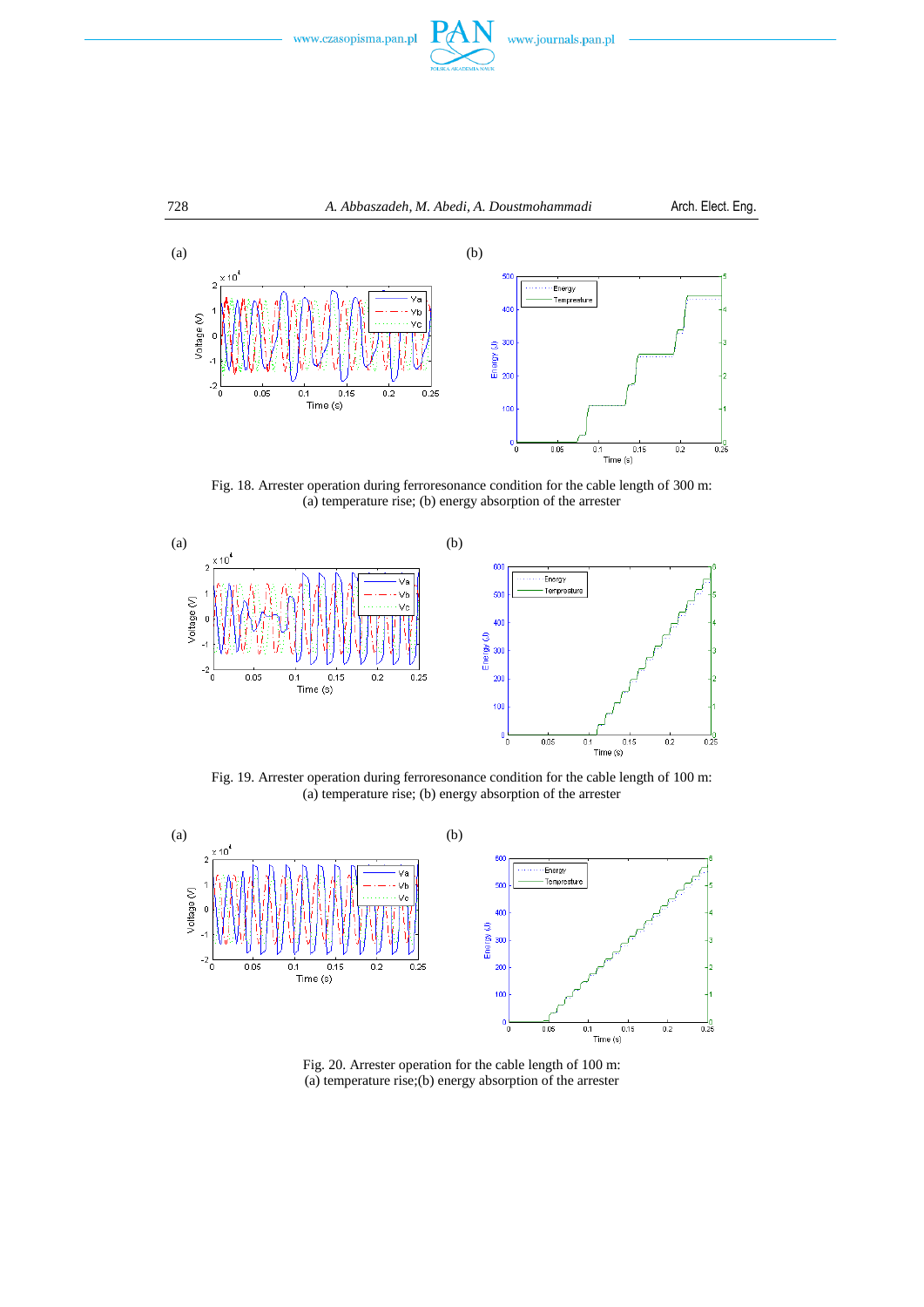

**4.2.5.** The SATURABLE model of the 500 kVA transformer with arrester

For the SATURABLE model of 500 kVA transformer, the results are plotted in Fig. 20. For better comparison, the details of all the investigated cases are provided in Table 3.

| Case                                 | 75 kVA transformer |               |                  | Case                                | 500 kVA transformer             |                  |  |  |  |
|--------------------------------------|--------------------|---------------|------------------|-------------------------------------|---------------------------------|------------------|--|--|--|
|                                      | <b>XFMR</b>        | <b>BCTRAN</b> | <b>SATURABLE</b> |                                     | <b>BCTRAN</b>                   | <b>SATURABLE</b> |  |  |  |
| Max voltage $(kV)$<br>100 (m)        | 48.19              | Negligible    | 43.022           | Max voltage (kV),<br>100(m)         | 34.4                            | 35.099           |  |  |  |
| Energy $(J)$<br>100 (m)              | 4940.4             | Negligible    | 1146.2           | Energy $(J)$<br>100(m)              | 559.779                         | 557.311          |  |  |  |
| Temperature $(^{\circ}C)$<br>100(m)  | 50.88              | Negligible    | 11.8059          | Temperature $(^{\circ}C)$<br>100(m) | 5.7657                          | 5.7403           |  |  |  |
| Max voltage $(kV)$<br>300 (m)        | 57.36              | 74.96         | 66.095           | Max voltage (kV)<br>300(m)          | Ferroresonance did not<br>ocurr |                  |  |  |  |
| Energy $(J)$<br>300 (m)              | 4510.9             | 2248.5        | 430.018          | Energy $(J)$<br>300 (m)             |                                 |                  |  |  |  |
| Temperature $(^{\circ}C)$<br>300 (m) | 46.461             | 23.83         | 4.4292           | Temperature $(^{\circ}C)$<br>300(m) |                                 |                  |  |  |  |

Table 3. Further information

## **5. Conclusions and future work**

In this paper, first, the occurrence of the ferroresonance for the two different transformers with several cable lengths has been analyzed. It has been shown that ferroresonance is dependent on many factors, including the cable length, the transformer and its model. Also it can be deducted from the result that different simulation models of the transformer show diverse results regarding ferroresonance and lead to different levels of voltage. In the next step, the effect of the ferroresonance has been analyzed on the riser pole arrester for the cables with the length of 100 and 300 m. This analysis would help the operators of distribution control centers predict whether the switching of a lightly load transformer will result into ferroresonance condition or not, especially in the restorative phase of the power system. As it has been shown in the results, the temperature rise and energy absorption of the riser pole arrester are different in the case of applying different simulation models of the transformer in ferroresonance condition. For the 500 kVA transformer results are in consistent with each other, whereas for the 75 kVA transformer they are not in compliance with each other. Therefore writers suggest that same analyses considering distribution transformers with different rated power, manufacturer and models besides the one utilized in this article can be executed in future work. Also field tests can be done to demonstrate the degree of validity of different transformer models.

#### **Acknowledgements**

Writer would like to thank reviewers for their useful comments and the Iran Grid Management Company (IGMC) for their data support during the preparation of this paper.